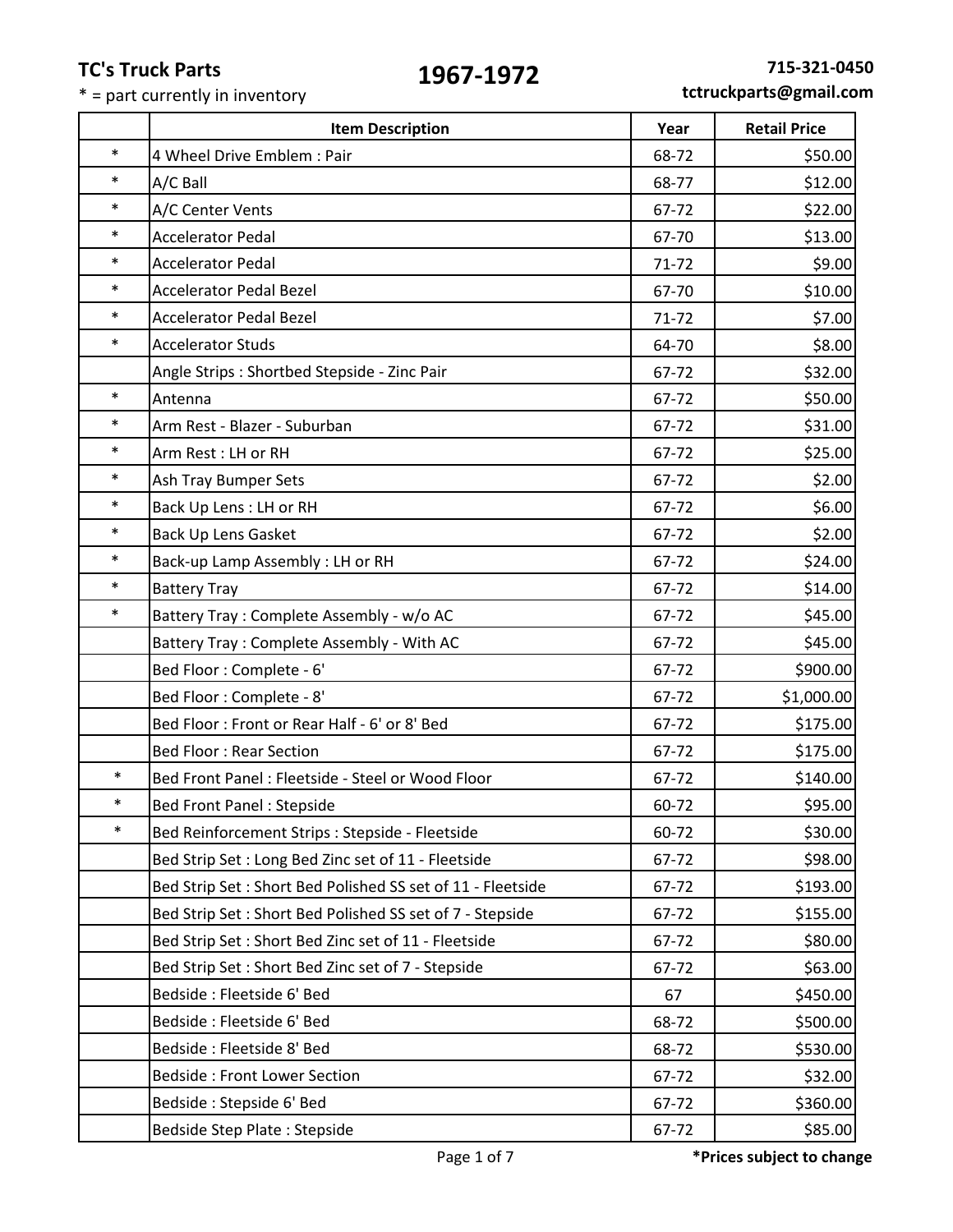|        | <b>Bedside: Rear Lower Section</b>               | 67-72     | \$24.00  |
|--------|--------------------------------------------------|-----------|----------|
| $\ast$ | <b>Blower Motor Seal</b>                         | 67-72     | \$8.00   |
| $\ast$ | <b>Brake Release Handle</b>                      | 67-72     | \$8.00   |
| $\ast$ | Bumper: Front - Chrome                           | $71 - 72$ | \$190.00 |
| $\ast$ | Bumper: Front - Chrome                           | 67-70     | \$190.00 |
|        | Bumper: Front - Chrome Smoothie                  | 67-72     | \$275.00 |
| $\ast$ | Bumper: Rear - Fleetside or Stepside             | 67-72     | \$190.00 |
| $\ast$ | Bumper Brackets: Front - 2 Wheel Drive           | 67-70     | \$60.00  |
| $\ast$ | Bumper Brackets: Front - 2 Wheel Drive           | $71 - 72$ | \$60.00  |
| $\ast$ | Bumper Brackets: Front - 4 Wheel Drive           | 67-70     | \$71.00  |
| $\ast$ | Bumper Brackets: Front - 4 Wheel Drive           | $71 - 72$ | \$82.00  |
| $\ast$ | <b>Bumper Brackets: Rear</b>                     | 67-72     | \$67.00  |
|        | Bumper Brackets: Rear - With Leaf Springs 4WD    | 67-72     | \$86.00  |
| $\ast$ | C/10 Fender Emblem                               | 69-70     | \$50.00  |
| $\ast$ | Cab Corner: LH or RH                             | 67-72     | \$16.00  |
|        | Cab Floor Brace: LH or RH                        | 67-72     | \$73.00  |
| $\ast$ | Cab Floor Complete                               | 67-72     | \$450.00 |
|        | Cab Floor Cross Member Assembly: Complete        | 67-72     | \$150.00 |
| $\ast$ | Cab Floor Outer Extenstion : Complete - LH or RH | 67-72     | \$64.00  |
|        | Cab Floor Outer Extenstion : Rear - LH or RH     | 67-72     | \$23.00  |
| $\ast$ | Cab Floor Pan: LH or RH                          | 67-72     | \$30.00  |
| $\ast$ | Cab Floor Support : Front - LH or RH             | 67-72     | \$15.00  |
| $\ast$ | Cab Bushing Set 2wd                              | 67-72     | \$61.00  |
| $\ast$ | Cab Support : Rear - LH or RH                    | 60-72     | \$15.00  |
| $\ast$ | <b>Center Tailgate Molding</b>                   | 67-72     | \$16.00  |
| $\ast$ | Chevy Grille Sticker                             | 69-70     | \$7.00   |
| $\ast$ | Cigarette Lighter                                | 67-72     | \$22.00  |
| $\ast$ | Clear Marker Lens w/o Trim                       | 67-72     | \$9.00   |
| $\ast$ | Clutch-Brake Pedal Bezel                         | 60-72     | \$8.00   |
| $\ast$ | Clutch-Brake Pedal Pad                           | 67-72     | \$7.00   |
|        | Cowl Panel                                       | 67-72     | \$218.00 |
|        | Cross Sill : Rear - Stepside                     | 67-72     | \$97.00  |
|        | Cross Sill : Steel Bed - Fleetside               | 67-72     | \$35.00  |
| $\ast$ | Cross Sill: Wood Bed                             | 67-72     | \$35.00  |
| $\ast$ | Custom 10 Emblem                                 | $71 - 72$ | \$69.00  |
| $\ast$ | Dash Pad - Green, Red, Black, Blue, Saddle       | 67-72     | \$80.00  |
| $\ast$ | Defroster Duct: LH or RH                         | 67-72     | \$8.00   |
| $\ast$ | Dome Lamp                                        | 60-72     | \$21.00  |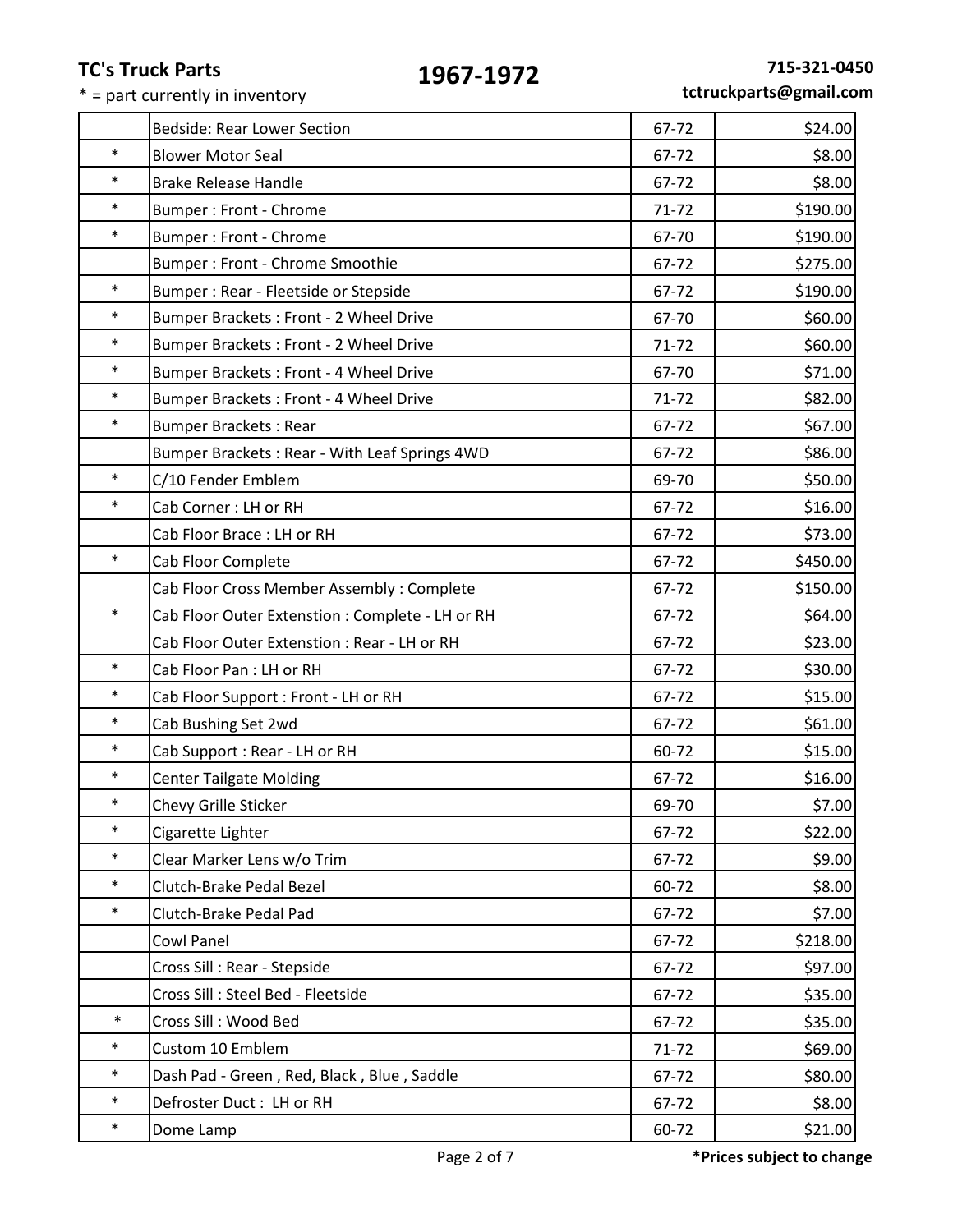| $\ast$ | Door Bumper Sets                                      | 67-72     | \$5.00   |
|--------|-------------------------------------------------------|-----------|----------|
| $\ast$ | Door Handle & Lock Gaskets                            | 67-72     | \$4.00   |
| $\ast$ | Door Handle: Outside - Set                            | 69-72     | \$48.00  |
| $\ast$ | Door Handle Relay : LH or RH                          | 67-72     | \$16.00  |
| $\ast$ | Door Handle Trim Washers                              | 67-72     | \$4.00   |
| $\ast$ | Door Hinge: Upper or Lower - LH or RH                 | 67-72     | \$43.00  |
| $\ast$ | Door Latch : LH or RH                                 | 67-72     | \$65.00  |
| $\ast$ | Door Lock Knob Sets                                   | 67-72     | \$4.00   |
| $\ast$ | Door Lock Pawl                                        | 67-72     | \$6.00   |
| $\ast$ | Door Panel Trim - Upper/Chrome                        | 67-71     | \$75.00  |
| $\ast$ | Door Pillar : Lower Front - LH or RH                  | 67-72     | \$15.00  |
| $\ast$ | Door Pillar : Lower Rear - LH or RH                   | 67-72     | \$15.00  |
| $\ast$ | Door Pin Bushings Set                                 | 47-87     | \$11.00  |
| $\ast$ | Door Sill Plate: SS (Bow Tie Emblem)                  | 67-72     | \$23.00  |
| $\ast$ | Door Sill Plate: Chrome (BowTie Emblem)               | 67-72     | \$22.00  |
| $\ast$ | Door Sill Plate: Plain - Chrome                       | 67-72     | \$22.00  |
| $\ast$ | Door Sill Plate: Plain - SS                           | 67-72     | \$20.00  |
| $\ast$ | Door Weatherstrip: Pair                               | 67-72     | \$36.00  |
|        | Fender: Rear Stepside                                 | 68-72     | \$450.00 |
| $\ast$ | Fender Emblem (350) Pair                              | 69-72     | \$45.00  |
| $\ast$ | Fender Emblem 396 : Pair                              | 69-70     | \$45.00  |
| $\ast$ | Fender Emblem Deluxe : Pair                           | $71 - 72$ | \$45.00  |
| $\ast$ | Fender Emblem Pair                                    | 67-68     | \$55.00  |
| $\ast$ | <b>Firewall Wiring Gutter</b>                         | 67-72     | \$10.00  |
| $\ast$ | Footwell: LH or RH                                    | 67-72     | \$18.00  |
|        | Front Door Skin: Lower section                        | 67-72     | \$20.00  |
| $\ast$ | Front Door Inner Bottom                               | 67-72     | \$26.00  |
| $\ast$ | Front Door Shell: Complete                            | 67-71     | \$340.00 |
|        | Front Door Skin: Full section                         | 67-72     | \$66.00  |
| $\ast$ | Front Fender: LH or RH                                | 67-72     | \$165.00 |
| $\ast$ | Front Fender: Lower Front Tip - RH                    | 67-72     | \$52.00  |
| $\ast$ | Front Fender: Lower Rear - LH or RH                   | 67-72     | \$17.00  |
| $\ast$ | Front Fender Moldings Side                            | 69-72     | \$50.00  |
| $\ast$ | Front Fender Upper Moldings                           | 67-72     | \$43.00  |
|        | Fuel Sending Unit: 1 Outlet - Manual Transmission     | 72        | \$30.00  |
| $\ast$ | Fuel Sending Unit: 2 Outlets - Automatic Transmission | 72        | \$30.00  |
| $\ast$ | Fuel Sending Unit: V8                                 | 67-71     | \$30.00  |
| $\ast$ | Gas Cap                                               | 71-72     | \$10.00  |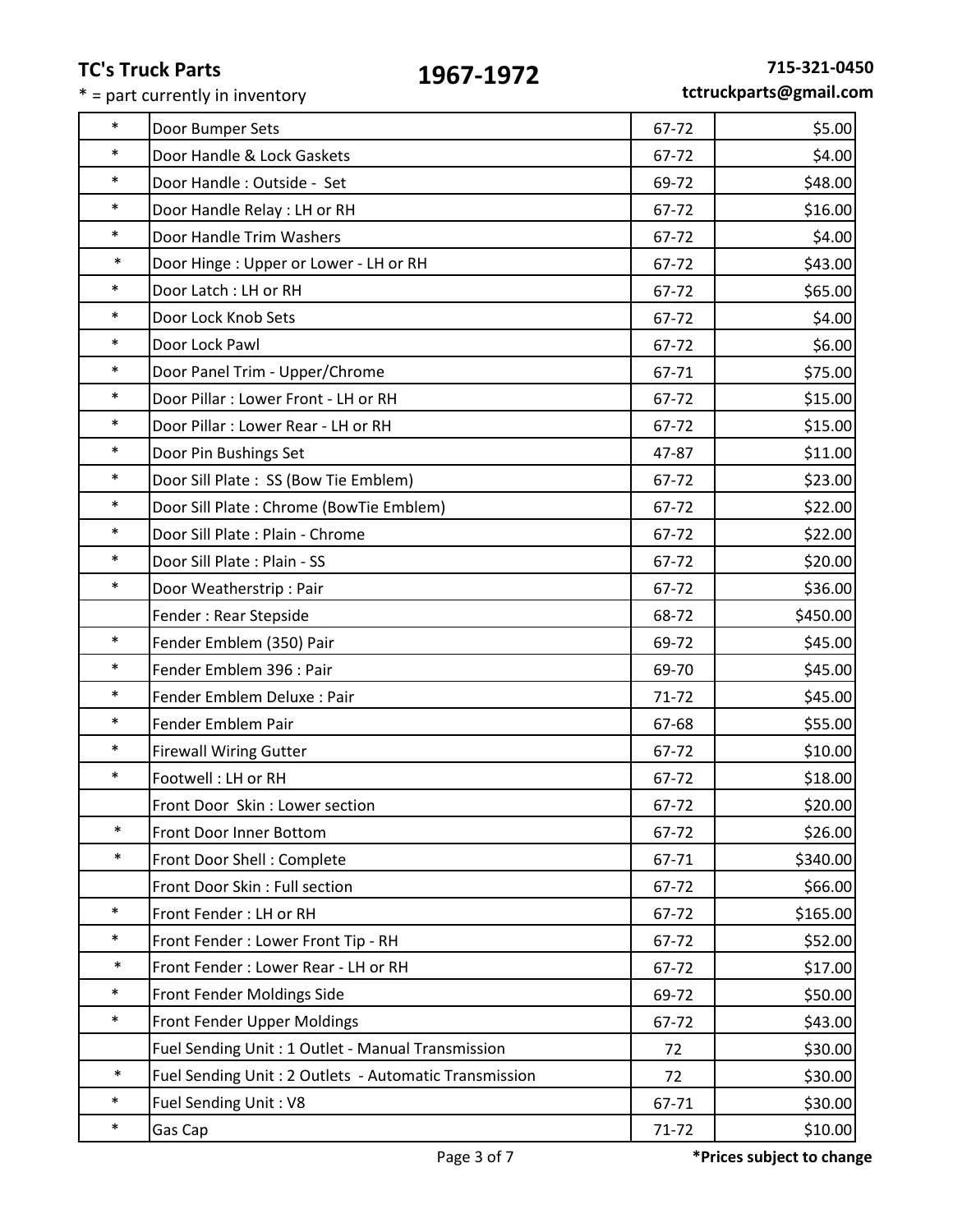$* =$  part currently in inventory

|        | s Truck Parts<br>1967-1972<br>part currently in inventory |           | 715-321-0450<br>tctruckparts@gmail.com |
|--------|-----------------------------------------------------------|-----------|----------------------------------------|
| $\ast$ | <b>Gas Caps</b>                                           | 47-70     | \$10.00                                |
| $\ast$ | <b>Gas Tank Filler Grommet</b>                            | 67-70     | \$10.00                                |
| $\ast$ | <b>Gas Tank Filler Grommet</b>                            | $71 - 72$ | \$10.00                                |
| $\ast$ | <b>Gear Positioning Guide</b>                             | 69-70     | \$9.00                                 |
| $\ast$ | <b>Glove Box Bumper Sets</b>                              | 67-72     | \$2.00                                 |
| $\ast$ | Glove Box Liner - W/Air                                   | 67-72     | \$12.00                                |
| $\ast$ | Glove Box Liner - W/O Air                                 | 67-72     | \$12.00                                |
|        | <b>Gravel Deflector: Front</b>                            | 67-72     | \$68.00                                |
| $\ast$ | Gravel Deflector: Rear LH or RH - Fleetside               | 67-72     | \$14.00                                |
| $\ast$ | <b>Grill Mount Hardware Set</b>                           | 67-72     | \$14.00                                |
| $\ast$ | Grille - Frame Aluminum                                   | 69-70     | \$325.00                               |
| $\ast$ | Grille - Frame Aluminum                                   | $71 - 72$ | \$325.00                               |
| $\ast$ | Grille : Inner - Plastic                                  | 69-70     | \$80.00                                |
| $\ast$ | Grille : Inner - Plastic                                  | $71 - 72$ | \$80.00                                |
|        | <b>Grille Center Support</b>                              | 67-72     | \$30.00                                |
| $\ast$ | <b>Grille Emblem</b>                                      | 67-68     | \$50.00                                |
| $\ast$ | <b>Grille Emblem</b>                                      | $71 - 72$ | \$60.00                                |
| $\ast$ | Grille Eyebrow Moulding: LH or RH                         | 68        | \$29.00                                |
|        | Grille Eyebrow Moulding GMC : LH or RH                    | 69-72     | \$67.00                                |
|        | Grille Frame: GMC - Chrome w/Black Accent                 | $71 - 72$ | \$430.00                               |
| $\ast$ | Grille Frame: W/ CHEVROLET                                | 69-70     | \$450.00                               |
| $\ast$ | Grille molding                                            | 67-68     | \$64.00                                |
| $\ast$ | Headlamp Adjusters: Pair                                  | 60-72     | \$3.00                                 |
| $\ast$ | <b>Headlamp Switch Knob</b>                               | 67-72     | \$10.00                                |
| $\ast$ | <b>Headlight Bezel: GMC</b>                               | 69-72     | \$77.00                                |
| $\ast$ | Headlight Bezel: Set - Chevrolet                          | 69-72     | \$50.00                                |

|        | Page 4 of 7                               |           | *Prices subject to change |
|--------|-------------------------------------------|-----------|---------------------------|
|        | <b>Hood Latch</b>                         | 67-72     | \$54.00                   |
| $\ast$ | Hood Hinge w/o Spring : LH or RH          | 67-72     | \$39.00                   |
| $\ast$ | Hood Hinge Springs : Pair                 | 67-72     | \$26.00                   |
| $\ast$ | <b>Hood Emblem</b>                        | 69-70     | \$45.00                   |
| $\ast$ | Hood Adjusters (Screw in)                 | 67-72     | \$4.00                    |
|        | Hood: Plain                               | 67-72     | \$430.00                  |
| $\ast$ | Hood: Cowl Induction                      | 67-72     | \$460.00                  |
| $\ast$ | Heater Gasket Set w/air                   | 67-72     | \$28.00                   |
| $\ast$ | <b>Heater Duct Hose Kit</b>               | 64-72     | \$28.00                   |
| $\ast$ | Heater Control Panel w/o Air              | 67-72     | \$122.00                  |
| $\ast$ | <b>Headlight Retaining Rings</b>          | $41 - 72$ | \$8.00                    |
| $\ast$ | <b>Headlight Bezel Set</b>                | 67-68     | \$70.00                   |
| $\ast$ | Headlight Bezel: Set - Chevrolet          | 69-72     | \$50.00                   |
| $\ast$ | Headlight Bezel: GMC                      | 69-72     | \$77.00                   |
| $\ast$ | Headlamp Switch Knob                      | 67-72     | \$10.00                   |
| $\ast$ | Headlamp Adjusters: Pair                  | 60-72     | \$3.00                    |
| $\ast$ | Grille molding                            | 67-68     | \$64.00                   |
| $\ast$ | Grille Frame: W/ CHEVROLET                | 69-70     | \$450.00                  |
|        | Grille Frame: GMC - Chrome w/Black Accent | $71 - 72$ | \$430.00                  |
|        | Grille Eyebrow Moulding GMC : LH or RH    | 69-72     | \$67.00                   |
| $\ast$ | Grille Eyebrow Moulding: LH or RH         | 68        | \$29.00                   |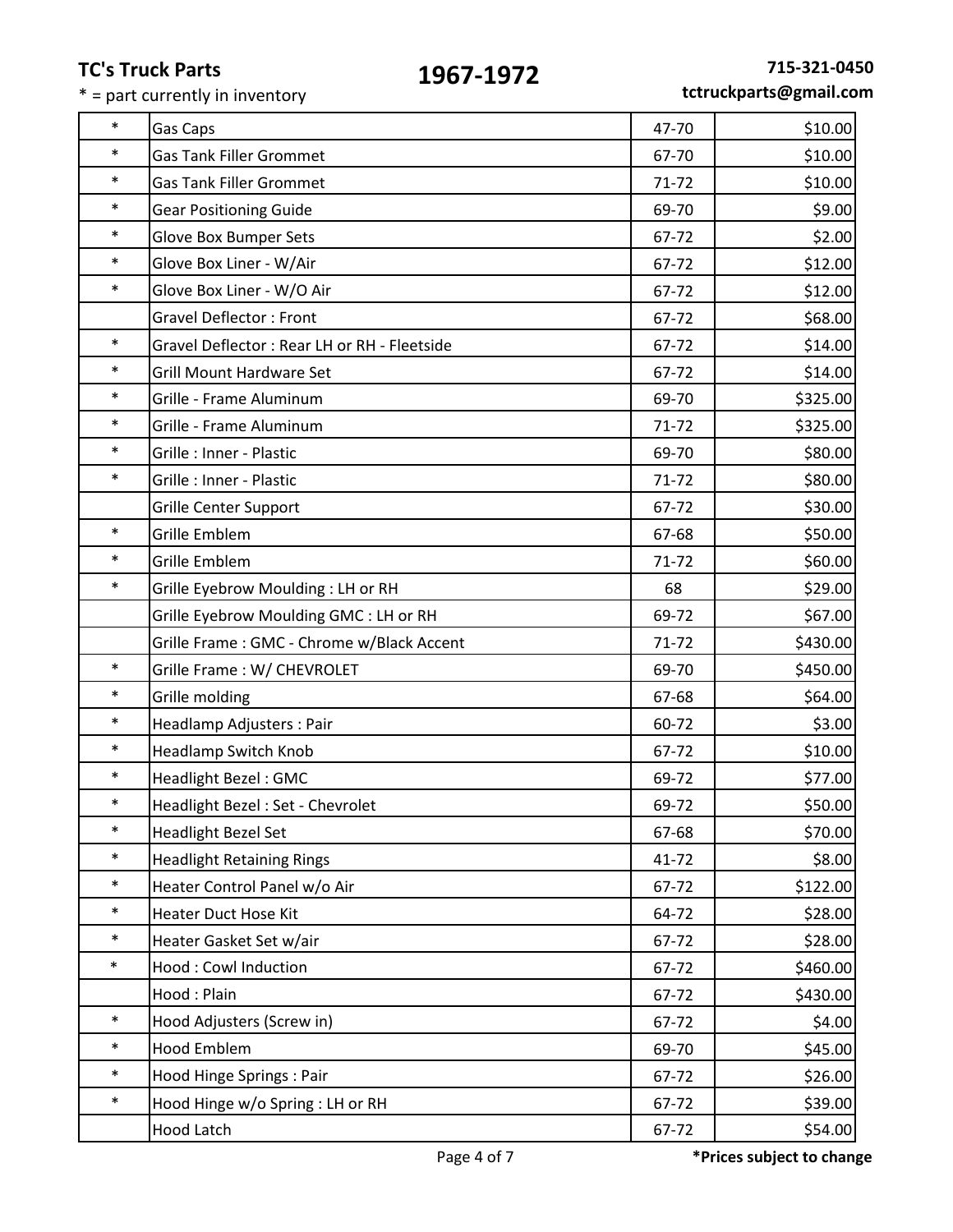|        | 1JU <i>i</i> -1J <i>i</i> 4<br>* = part currently in inventory |       | tctruckparts@gmail.co |
|--------|----------------------------------------------------------------|-------|-----------------------|
| $\ast$ | <b>Hood Letters: CHEVROLET</b>                                 | 67-68 | \$50.00               |
|        | Hood Letters: GMC                                              | 68-72 | \$60.00               |
| $\ast$ | <b>Hood Moulding</b>                                           | 67-68 | \$57.00               |
| $\ast$ | <b>Hood Rubber Sets</b>                                        | 67-72 | \$4.00                |
| $\ast$ | <b>Hood to Cowl Seal</b>                                       | 67-72 | \$10.00               |
| $\ast$ | Horn Button                                                    | 67-68 | \$35.00               |
| $\ast$ | Horn Button - Cheverlot Blue                                   | 69-72 | \$27.00               |
| $\ast$ | Horn Button - GMC Black                                        | 69-72 | \$27.00               |
| $\ast$ | Ignition & Door Lock set                                       | 67-72 | \$27.00               |
| $\ast$ | Ignition Switch Bezel                                          | 68-72 | \$10.00               |
| $\ast$ | Inner Bed Wheelhouse : LH or RH                                | 67-72 | \$80.00               |
| $\ast$ | Inner Front Fender Skirt : LH or RH                            | 67-72 | \$90.00               |
| $\ast$ | Inside Door Handle                                             | 67-72 | \$7.00                |
| $\ast$ | Inside Mirror Arm                                              | 69-71 | \$26.00               |
| $\ast$ | Inside Rear View Mirror                                        | 67-72 | \$38.00               |
| $\ast$ | Instrument Cluster Bezel Black w/Trim                          | 67-68 | \$47.00               |
| $\ast$ | Instrument Cluster Bezel Black w/Trim                          | 69-72 | \$47.00               |
| $\ast$ | Instrument Cluster Lens w/o Tach                               | 67-72 | \$42.00               |
| $\ast$ | Instrument Cluster Lens w/Tach                                 | 67-72 | \$42.00               |
| $\ast$ | <b>Interior Mirror Bracket</b>                                 | 60-68 | \$18.00               |
| $\ast$ | Interior Mirror Bracket - Chrome w/Black Cover                 | 69-71 | \$26.00               |
| $\ast$ | License Plate Bracket                                          | 67-87 | \$30.00               |
| $\ast$ | Marker Lamp Gasket Set                                         | 67-72 | \$10.00               |
| $\ast$ | Marker Lens: Amber w/o Trim                                    | 68-72 | \$9.00                |
| $\ast$ | Marker Lens: Amber w/trim                                      | 67-72 | \$14.00               |
| $\ast$ | Marker Lens: Red w/o Trim                                      | 68-72 | \$9.00                |
| $\ast$ | Marker Lens Red w/trim                                         | 67-72 | \$14.00               |
| $\ast$ | Mirror: Exterior Door - LH or RH                               | 70-72 | \$40.00               |
| $\ast$ | Mirror Arm : Exterior - Stainless LH or RH                     | 67-72 | \$25.00               |
| $\ast$ | Mirror Arm Exterior : Black - LH or RH                         | 67-72 | \$18.00               |
| $\ast$ | Mirror Arm Gasket: LH or RH                                    | 67-72 | \$2.00                |
| $\ast$ | Mirror Arm Screw Set: SS                                       | 67-72 | \$4.00                |
| $\ast$ | <b>On-Off-Accesory Plates</b>                                  | 67-72 | \$4.00                |
| $\ast$ | Outside Mirror: Black round - LH or RH                         | 47-70 | \$13.00               |
| $\ast$ | Outside Mirror: Chrome - Round LH or RH                        | 47-72 | \$13.00               |
| $\ast$ | Outside Mirror: Chrome Round - Ribbed LH or RH                 | 47-72 | \$12.00               |
| $\ast$ | <b>Outside Mirror Arm Reinforcing Plate</b>                    | 67-69 | \$10.00               |
| $\ast$ | Park Brake Pedal Bezel                                         | 67-72 | \$6.00                |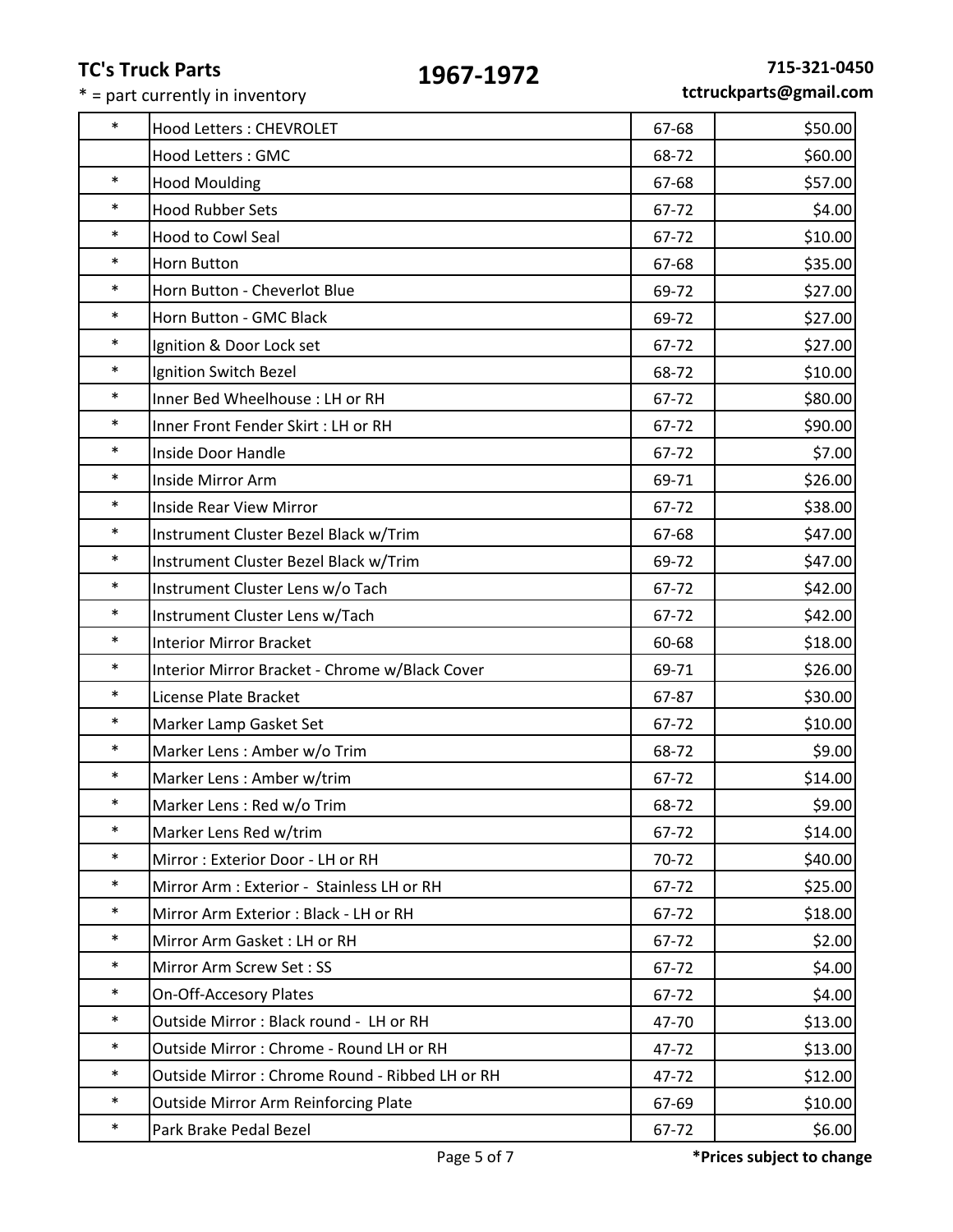|        | エフひノーエフノム<br>* = part currently in inventory         |           | tctruckparts@gmail.co |
|--------|------------------------------------------------------|-----------|-----------------------|
| $\ast$ | Park Brake Pedal Pad                                 | 67-72     | \$5.00                |
| $\ast$ | Park Lens Gasket: Pair                               | 69-70     | \$4.00                |
| $\ast$ | Park Light Assembly: LH or RH                        | $71 - 72$ | \$50.00               |
| $\ast$ | Park Light Gasket: Pair                              | 67-68     | \$4.00                |
| $\ast$ | Park Light Gasket: Pair                              | 71-72     | \$5.00                |
| $\ast$ | Park Light Lens: LH or RH                            | 69-70     | \$8.00                |
| $\ast$ | Park Light Lens: LH or RH - Amber or Clear           | $71 - 72$ | \$8.00                |
| $\ast$ | Park Light Lens : LH or RH                           | 67-68     | \$8.00                |
| $\ast$ | Rad. Supt. Mounting Set                              | 69-72     | \$32.00               |
| $\ast$ | Rad. Supt. Mounting Set                              | 60-68     | \$21.00               |
| $\ast$ | Radiator Retainer Pads: 2" Core STD. / 2/58" Core HD | 67-72     | \$8.00                |
| $\ast$ | <b>Radiator Support</b>                              | 67-72     | \$195.00              |
|        | <b>Radiator Support: GMC</b>                         | 67-72     | \$253.00              |
| $\ast$ | Radiator Support Patch Panel - RH                    | 67-72     | \$55.00               |
| $\ast$ | <b>Radiator Support Wiring Gutter</b>                | 67-72     | \$10.00               |
| $\ast$ | Rear Cross Sill : Steel Bed - Fleetside              | 67-72     | \$132.00              |
| $\ast$ | Rear Cross Sill : Wood Bed - Fleetside               | 63-72     | \$132.00              |
| $\ast$ | Rear License Light Assembly                          | 67-87     | \$18.00               |
| $\ast$ | Rear License Panel                                   | 67-87     | \$26.00               |
|        | Rear Wheel Arch: Complete                            | 67-72     | \$140.00              |
|        | Rear Wheel Arch: Upper                               | 67-72     | \$30.00               |
| $\ast$ | Rear Window Rubber                                   | 67        | \$36.00               |
| $\ast$ | Rear Window Rubber w/o Trim                          | 67-72     | \$35.00               |
| $\ast$ | Rear Window Rubber w/Trim                            | 67-72     | \$35.00               |
|        | Rocker Backing Plate : LH or RH                      | 67-72     | \$10.00               |
|        | Rocker Boxes: Blazer - LH or RH                      | 67-72     | \$140.00              |
| $\ast$ | Rocker Panel: LH or RH                               | 67-72     | \$20.00               |
| $\ast$ | <b>Rocker Plugs</b>                                  | 67-72     | \$3.00                |
|        | Roll Pan : Fleetside - With License With Light       | 67-72     | \$115.00              |
|        | Roll Pan : Fleetside - With License Without Light    | 67-72     | \$110.00              |
|        | Roof Panel: Inner Front                              | 67-72     | \$86.00               |
| $\ast$ | <b>Steering Column Seal</b>                          | 68-72     | \$6.00                |
| $\ast$ | <b>Steering Wheel: Black</b>                         | 69-72     | \$220.00              |
| $\ast$ | Tail Gate Molding: Upper - LH or RH                  | 67-72     | \$15.00               |
| $\ast$ | Tail Gate Trunnion Set : Fleetside                   | 67-72     | \$24.00               |
| $\ast$ | Tail Gate Trunnion Set: Stepside                     | 54-87     | \$8.00                |
| $\ast$ | Tail Lamp Bezel: LH or RH                            | 67-68     | \$22.00               |
| $\ast$ | Tail Lamp Bezel: LH or RH                            | 69-72     | \$17.00               |